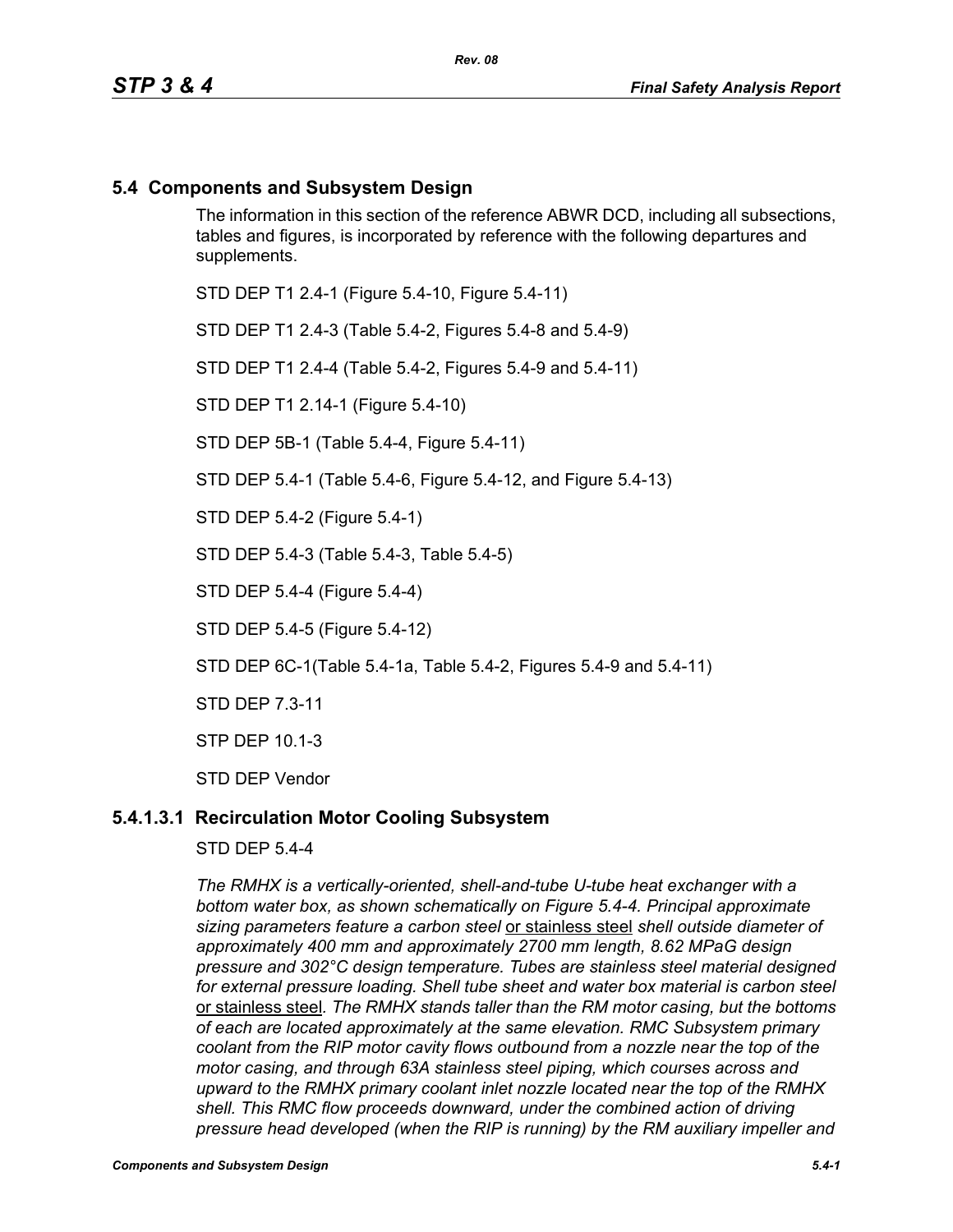*by buoyancy head developed by temperature (density) differences existing over the vertical closed-loop path lengths. In moving downward through the shell, this primary coolant sweeps back and fourth across the tube bundles guided by horizontal flow baffle/tube-support plates. Flow exits from the shell through a nozzle located just above the tube sheet and crosses, via 65A piping, directly back to the RIP motor casing on a piping run which is arranged primarily in a horizontal plane. Upon entering the RM casing, this primary coolant is drawn into the suction region of the RM auxiliary impeller, where it is then driven upward through the RM to begin another circuit around this RM-RMHX-RM flow loop.*

## **5.4.5.2 Description**

STP DEP 10.1-3

*Two isolation valves are welded in a horizontal run of each of the four main steam pipes; one valve is as close as possible to the inside of the drywell, and the other is just outside the containment.* 

*Figure 5.4-7 shows a main steamline isolation valve (MSIV). Each MSIV is a Ypattern, globe valve. Rated steam flow through each valve is 1.918 x 106 kg/h*1.912 x

10<sup>g</sup>kg/h. The main disc or poppet is attached to the lower end of the stem. Normal *steam flow tends to close the valve, and higher inlet pressure tends to hold the valve closed. The bottom end of the valve stem closes a small pressure balancing hole in the poppet. When the hole is open, it acts as a pilot valve to relieve differential pressure forces on the poppet. Valve stem travel is sufficient to give flow areas past the wide open poppet greater than the seat port area. The poppet travels approximately 90% of the valve stem travel to close the main steam port area; approximately the last 10% of the valve stem travel closes the pilot valve. The air cylinder actuator can open the poppet with a maximum differential pressure of 1.38 MPaG across the isolation valve in a direction that tends to hold the valve closed.* 

*A Y-pattern valve permits the inlet and outlet passages to be streamlined; this minimizes pressure drop during normal steam flow and helps prevent debris blockage.*

## **5.4.5.4 Inspection and Testing**

STD DEP 7.3-11

*Leakage from the valve stem packing is collected and measured by the drywell drain system. During shutdown, while the nuclear system is pressurized, the leak rate through the inner valve stem packing can be measured by collecting and timing the leakage.*

### **5.4.6.2.1.3 Interlocks**

STD DFP T1 2 4-3

*The following defines the various electrical interlocks:*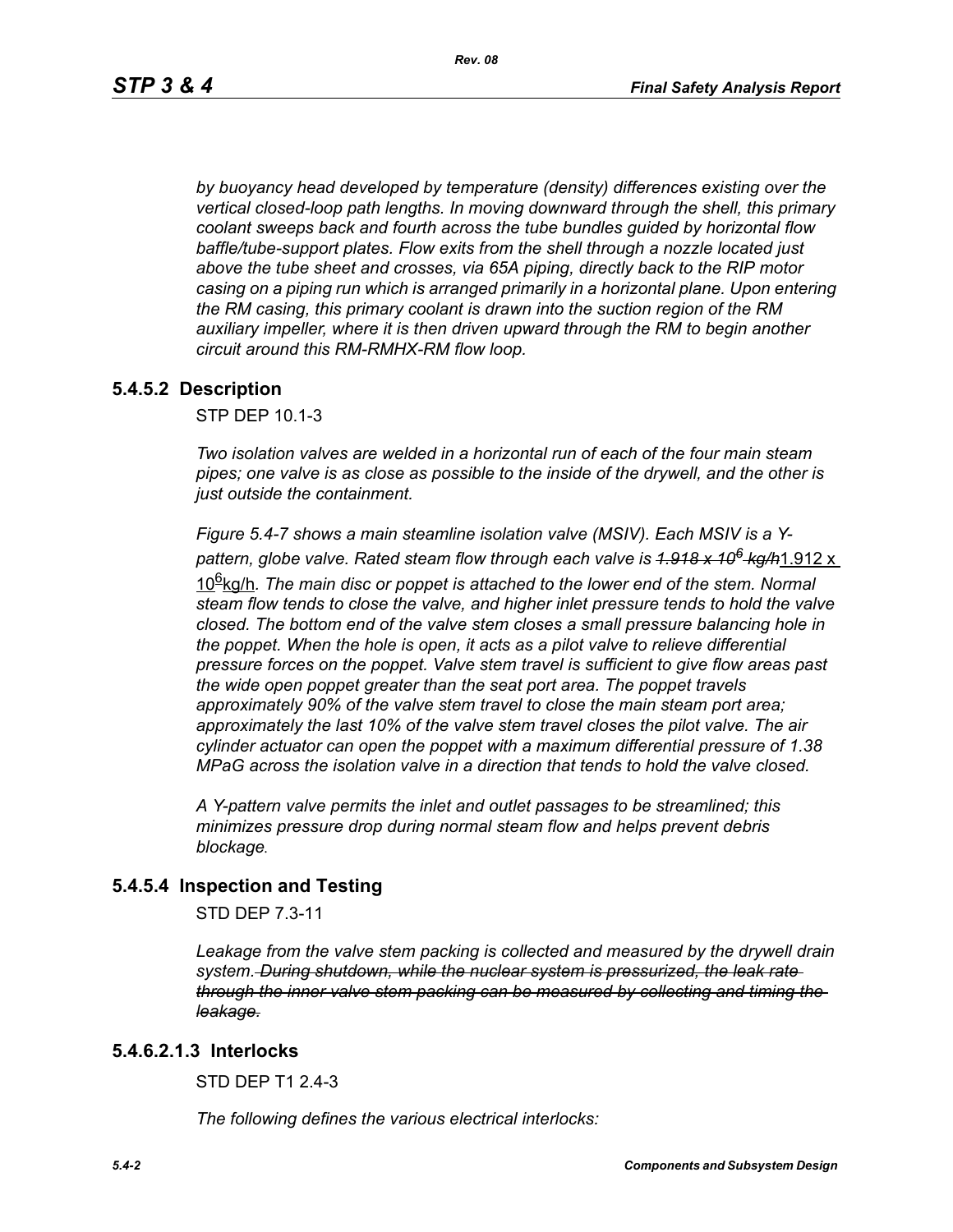- *(1) Valves F039 and F047 are two* is *key-locked open valves with* an *individual keylock.*
- *(2) The F001 limit switch activates when not fully closed and closes F008 and F009.*
- *(3) The F039 limit switch activates when fully open and clears the permissive for F037 and F045 to open.*
- *(4) The F037 and turbine trip and throttle valve limit switches activate when not fully closed to initiate the turbine governor valve signal ramp generator and to clear permissives for F004 to open.*
- *(5) The F037 limit switch activates when fully closed and permits F031, F032, F040 and F041 to open and closes F004 and F011.*
- *(6) The turbine trip throttle valve (part of C002) limit switch activates when fully closed and closes F004 and F011.*
- *(7) High reactor water level (Level 8) closes F037, F012, F045 and, subsequently, F004 and F011. This level signal is sealed in and must be manually reset. It will automatically clear if a low reactor water level (Level 2) reoccurs.*
- *(8) High turbine exhaust pressure, low pump suction pressure, 110% turbine electrical overspeed, or an isolation signal actuates the turbine trip logic and closes the turbine trip and throttle valve. When the signal is cleared, the trip and throttle valve must be reset from the control room.*
- *(9) Overspeed of 125% trips the mechanical trip, which is reset at the turbine.*
- *(10) An isolation signal closes F035, F036, F048, and other valves as noted in Items (6) and (8).*
- *(11) An initiation signal opens F001,and F004,* and *F037, F012 and F045 when other permissives are satisfied, starts the gland seal system, and closes F008 and F009.*
- *(12) High- and low-inlet RCIC steamline drain pot levels respectively open and close F058.*
- *(13) The combined signal of low flow plus pump discharge pressure opens and, with increased flow, closes F011. Also see Items (5), (6) and (7).*

# **5.4.6.2.2.1 Design Conditions**

STD DEP T1 2.4-3

*Operating parameters for the components of the RCIC System are shown in Figure 5.4-9. The RCIC components are:*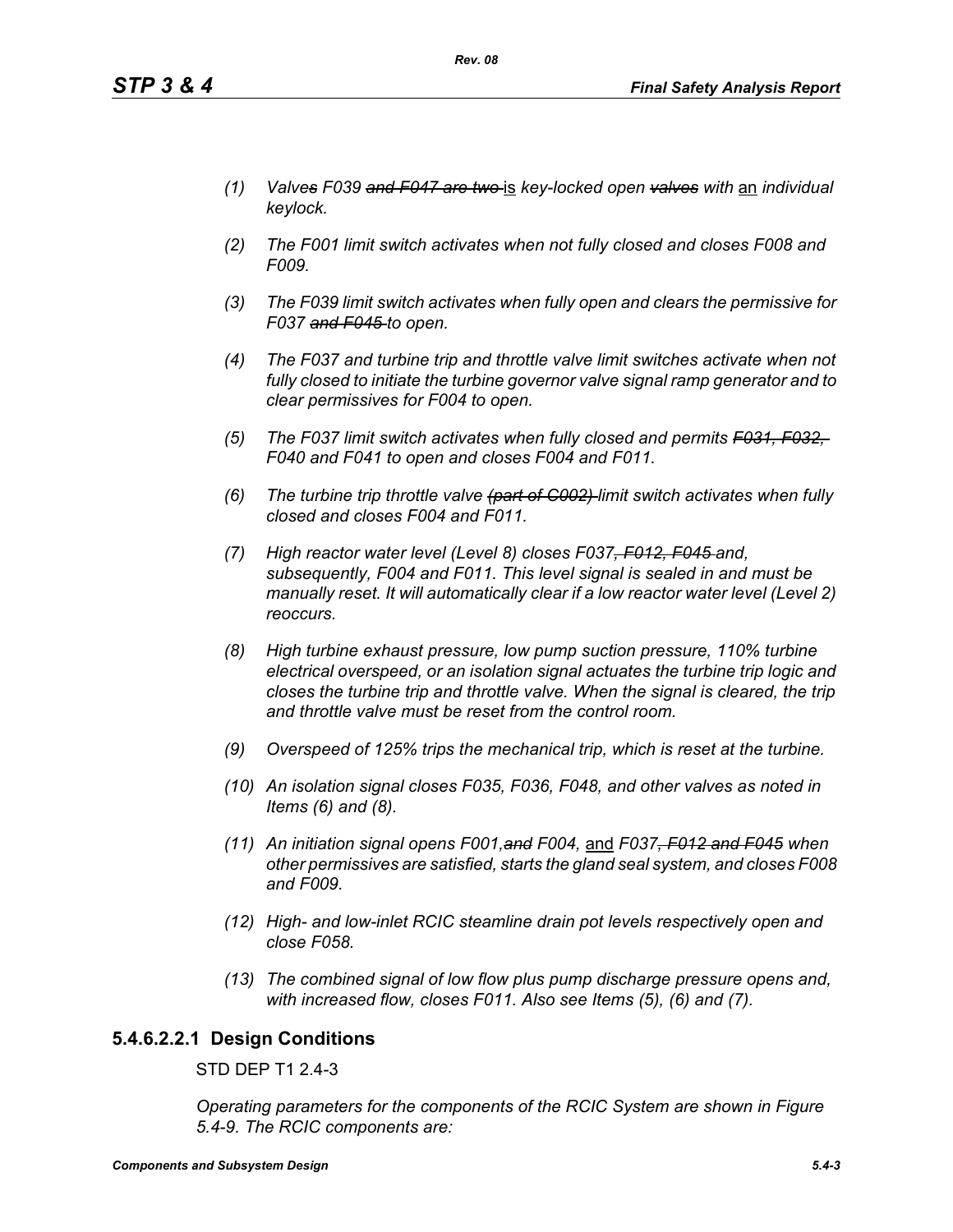- *(1) One 100% capacity turbine and accessories*One 100% capacity turbine, pump set and accessories.
- *(2) One 100% capacity pump assembly and accessories.*
- *(2) (3) Piping, valves, and instrumentation for:*
	- *(a) Steam supply to the turbine*
	- *(b) Turbine exhaust to the suppression pool*
	- *(c) Makeup supply from the condensate storage tank to the pump suction*
	- *(d) Makeup supply from the suppression pool to the pump suction*
	- *(e) Pump discharge to the feedwater line, a full flow test return line, a minimum flow bypass line to the suppression pool, and a coolant water supply to accessory equipment*

*The basis for the design conditions is ASME B&PV Code Section III, Nuclear Power Plant Components.*

*Analysis of the net positive suction head (NPSH) available to the RCIC pump in accordance with the recommendations of Regulatory Guide 1.1 is provided in Table 5.4-1a.*

# **5.4.6.2.5.2 Emergency Mode (Transient Events and LOCA Events)**

STD DEP T1 2.4-3

*Startup of the RCIC System occurs automatically either upon receipt of a reactor vessel low water level signal (Level 2) or a high drywell pressure signal. During startup, the turbine control system limits the turbine-pump speed to its maximum normal operating value, controls transient acceleration, and positions the turbine governor valve as required to maintain constant pump discharge flow over the pressure range of the system. Input to the turbine governor is from the flow controller monitoring the pump discharge flow. During standby conditions, the flow controller output is saturated at its maximum value.* RCIC system utilizes a flow control system that is an integral part of the pump and turbine.

*When the RCIC System is shut down, the low signal select feature of the turbine control system selects the idle setting of a speed ramp generator. The ramp generator output signal during shutdown corresponds to the low limit step and a turbine speed demand of 73.3 to 104.7 rad/s.*

*On RCIC System startup, bypass valve F045 (provided to reduce the frequency of turbine overspeed trips) opens to accelerate the turbine to an initial peak speed of approximately 157 rad/s; now under governor control, turbine speed is returned to the low limit turbine speed demand of 73.3 rad/s to 104.7 rad/s. After a predetermined delay (5 to 10 s), the steam supply valve leaves the full closed position and the ramp*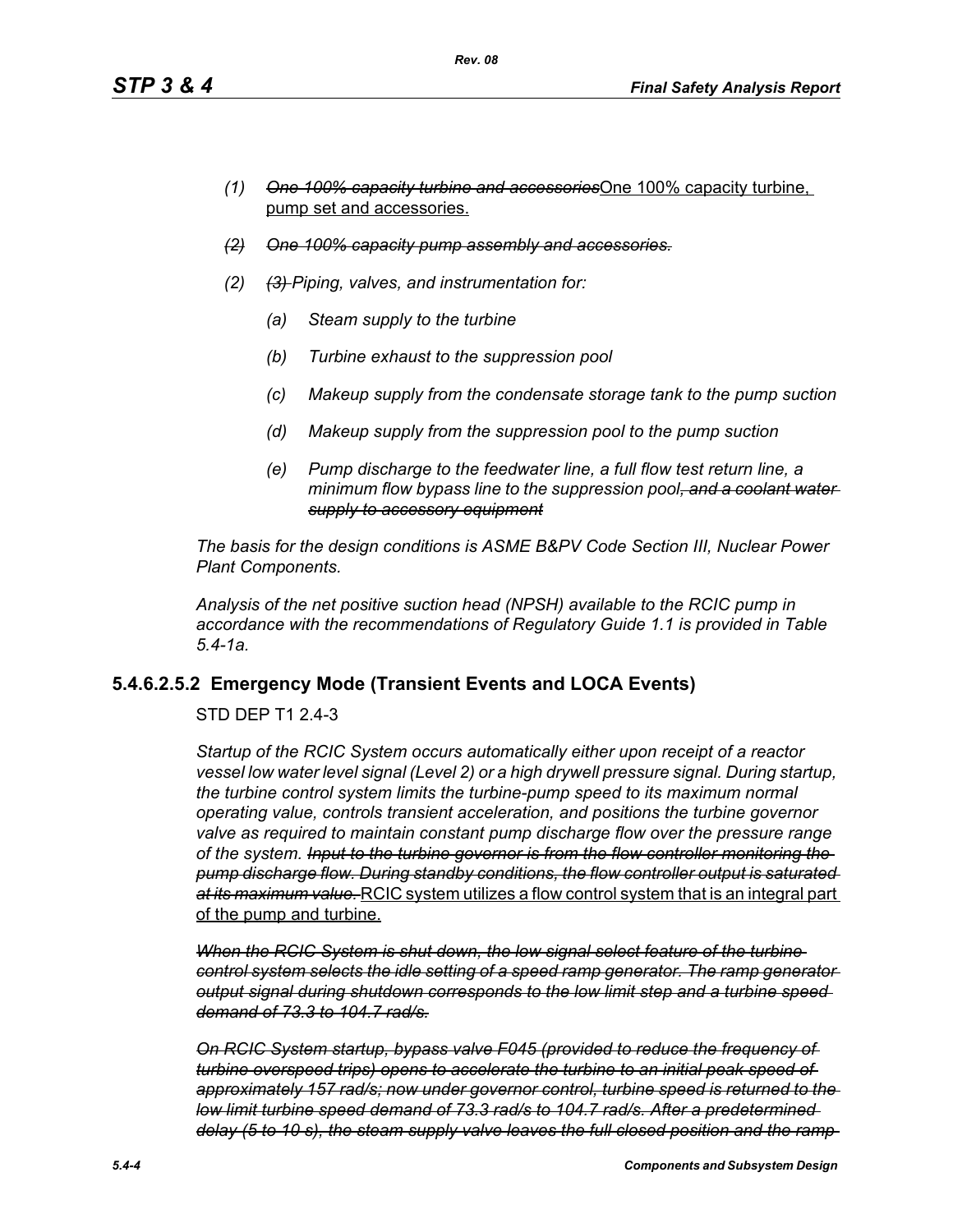*generator is released. The low signal select feature selects and sends this increasing ramp signal to the governor. The turbine increases in speed until the pump flow satisfies the controller setpoint. Then the controller leaves saturation, responds to the input error, and integrates the output signal to satisfy the input demand.*

*The operator has the capability to select manual control of the governor, and adjust*  change *speed and flow (within hardware limitations) to match decay heat steam generation during the period of RCIC operation.*

*The RCIC pump delivers the makeup water to the reactor vessel through the feedwater line, which distributes it to obtain mixing with the hot water or steam within the reactor vessel.*

*The RCIC turbine will trip automatically upon receipt of any signal indicating turbine overspeed, low pump suction pressure, high turbine exhaust pressure, or an autoisolation signal. Automatic isolation occurs upon receipt of any signal indicating:*

- *(1) A high pressure drop across a flow device in the steam supply line equivalent to 300% of the steady-state steam flow at 8.22 MPaA.*
- *(2) A high area temperature.*
- *(3) A low reactor pressure of 0.34 MPaG minimum.*
- *(4) A high pressure in the turbine exhaust line.*

*The steam supply valve F037, steam supply bypass valve F045 and cooling water supply valve F012 will close upon receipt of signal indicating high water level (Level 8) in the reactor vessel. These valves will reopen (auto-restart) should an indication of low water level (Level 2) in the reactor vessel occur. Water Level 2 automatically resets the water level trip signal. The RCIC System can also be started, operated, and shut down remote manually provided initiation or shutdown signals do not exist.*

## **5.4.7.1 Design Basis**

STD DEP T1 2.4-1

*Connections are provided to the upper pools on two*three *loops to return shutdown cooling flow to the upper pools during normal refueling activities if necessary. These connections also allow the RHR System to provide additional fuel pool cooling capacity as required by the Fuel Pool Cooling System during the initial stages of the refueling outage.*

## **5.4.7.1.1.6 Wetwell and Drywell Spray Cooling**

STD DEP 5.4-3

*Two of the RHR loops provide containment spray cooling subsystems. Each subsystem provides both wetwell and drywell spray cooling. This subsystem provides steam condensation and primary containment atmospheric cooling following a small*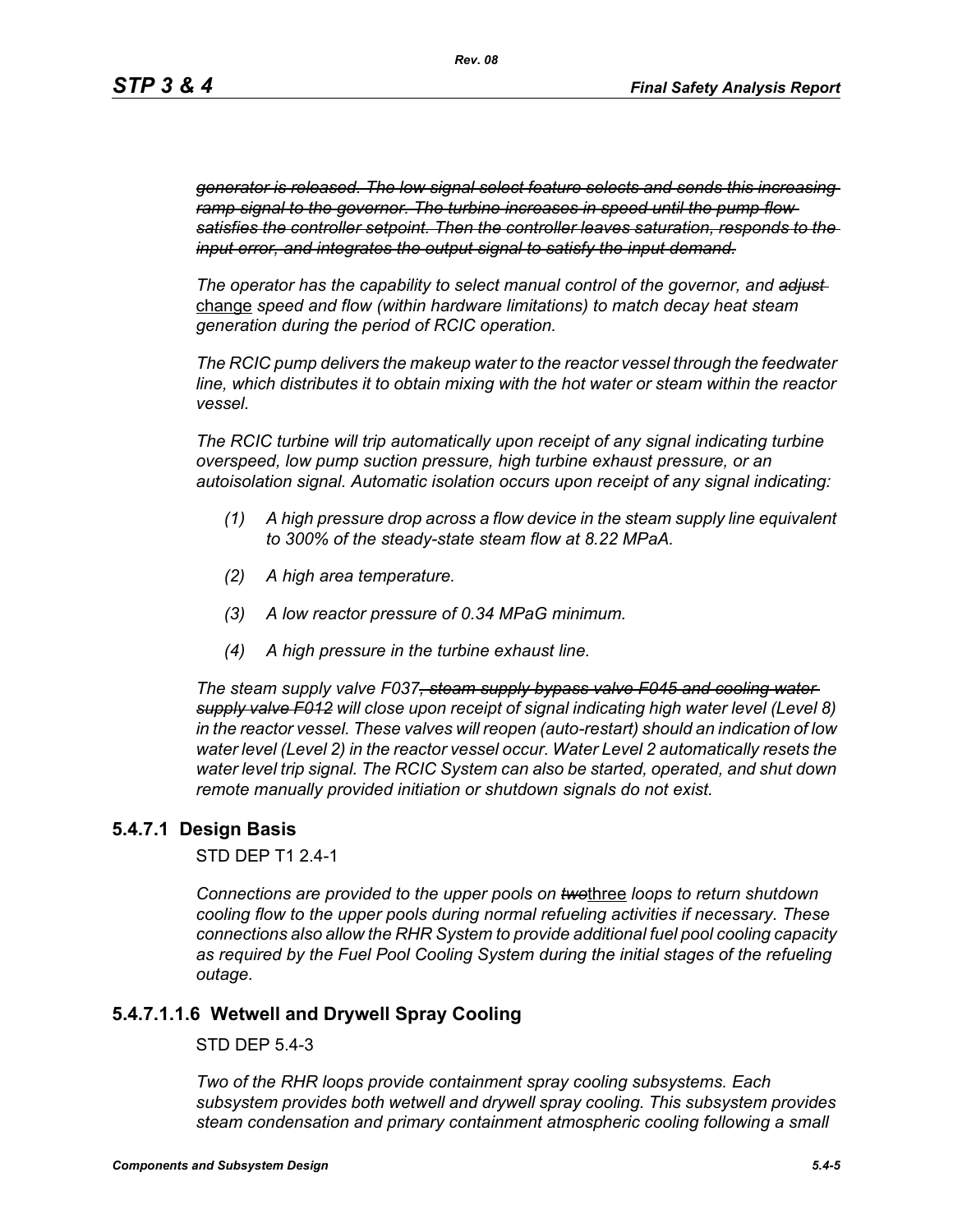*break LOCA by pumping water from the suppression pool, through the heat exchangers and into the wetwell and drywell spray spargers in the primary containment. The preferred method of containment spray is with both wetwell and drywell spray used simultaneously started by manual initiation. If wetwell spray is desired by itself, without drywell spray, it can be initiated by operator action, but must be used in conjunction with one of the full flow modes, which are either the suppression pool (S/P) cooling mode or the low pressure flooder (LPFL)mode. To accomplish this, a full flow mode must be initiated first, then its flow is throttled back to approximately one half flow. The wetwell spray valve would then be opened, followed by reestablishing rated flow for wetwell spray operation by opening the applicable full flow mode throttle valve as required. This mode of operation is only recommended for performance of periodic surveillance required by the Technical Specifications, which would likely utilize S/P cooling for the full flow mode. The wetwell spray mode is terminated automatically by a LOCA signal. If desired, the drywell spray mode can be initiated by operator action of opening the drywell spray valves post-LOCA in the pressure of high drywell pressure. The drywell mode is terminated automatically as the RPV injection valve starts to open, which results from a LOCA and reactor depressurization. Both wetwell and drywell spray modes can also be terminated by operator action. The wetwell spray lines have a flow meter with indication in the control room.*

# **5.4.7.1.1.8 Fuel Pool Cooling**

STD DEP T1 2.4-1

*Two* Three *of the RHR loops* can *provide supplemental fuel pool cooling during normal refueling activities and any time the fuel pool heat load exceeds the cooling capacity of the fuel pool heat exchangers. For normal refueling activities where the reactor well is flooded and the fuel pool gates are open, water is drawn from the reactor shutdown suction lines, pumped through the RHR heat exchangers and discharged through the reactor well distribution spargers. For 100% core removal, if necessary, water is drawn from the Fuel Pool Cooling (FPC) System skimmer surge tanks, pumped through the RHR heat exchangers and returned to the fuel via the FPC System cooling lines. These operations are initiated and shut down by operator action.*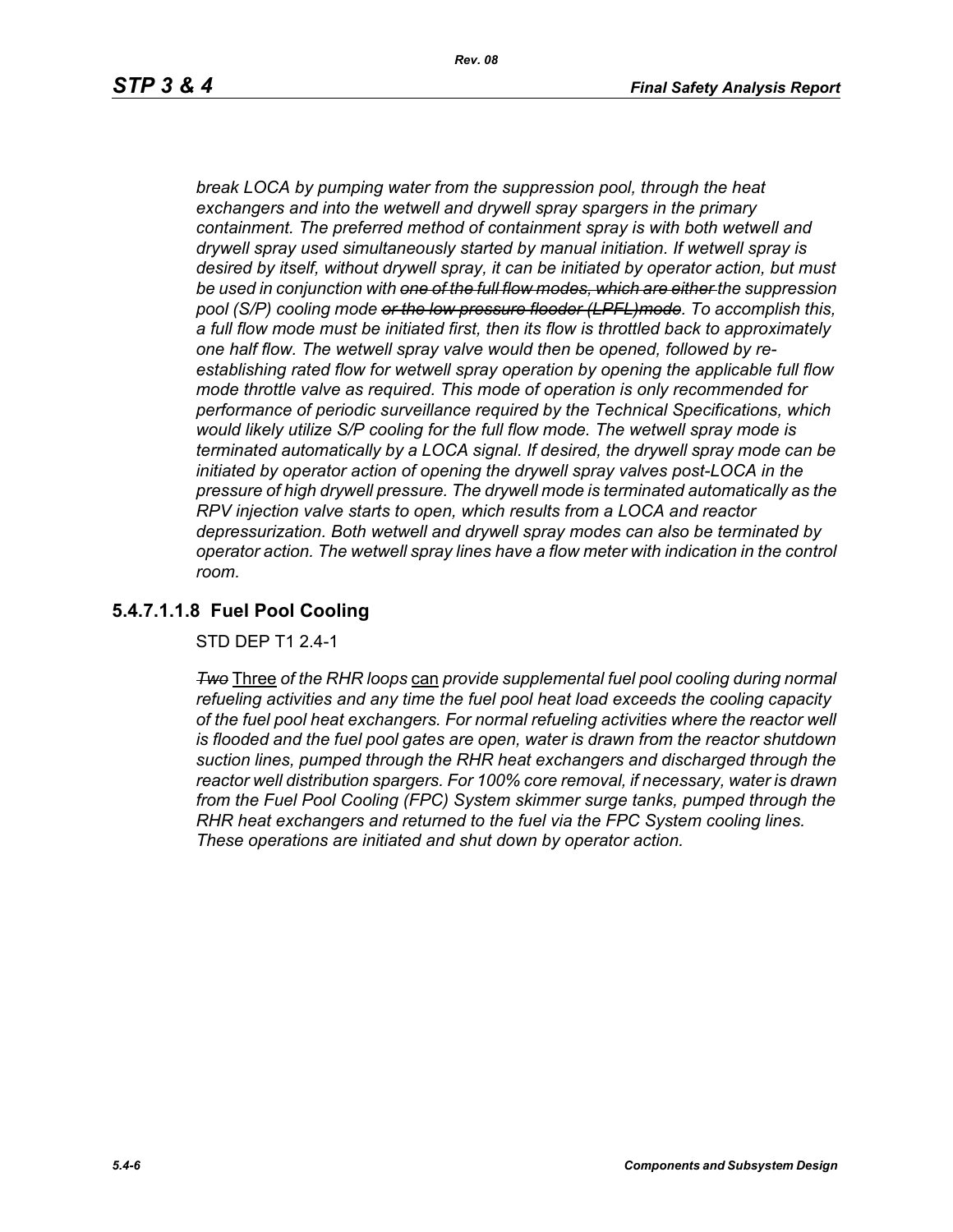# **5.4.7.2.2 Equipment and Component Description**

STD DEP 6C-1

## STD DEP Vendor

*(1) System Main pumps*

*The main pumps must satisfy the following system performance requirements. The pump equipment performance requirements include additional margins so that the system performance requirements can be achieved. These margins are standard GEequipment specification practice and are included in procurement specifications for flow and pressure measuring accuracy and for power source frequency variation.*

| Number of pumps                                                                          | 3                                     |
|------------------------------------------------------------------------------------------|---------------------------------------|
| Pump type                                                                                | Centrifugal                           |
| Drive unit type                                                                          | <b>Constant Speed Induction Motor</b> |
| Design flow rate                                                                         | 954 $m^3/h$                           |
| Total discharge head at design flow<br>rate                                              | 125m                                  |
| Maximum bypass flow                                                                      | 147.6 $m^3/h$                         |
| Minumum total discharge head at<br>maximum bypass flow rate                              | 220m Max<br>195m Min                  |
| Maximum runout flow                                                                      | 1130 $m^3/h$                          |
| Maximum pump brake<br>horse power                                                        | 550 kw                                |
| Net positive suction head<br>(HPSH)(NPSH)<br>at 1m-about above the pump floor<br>setting | 2.4m2.0m                              |
| Process fluid temperature range                                                          | 10 to 182°C                           |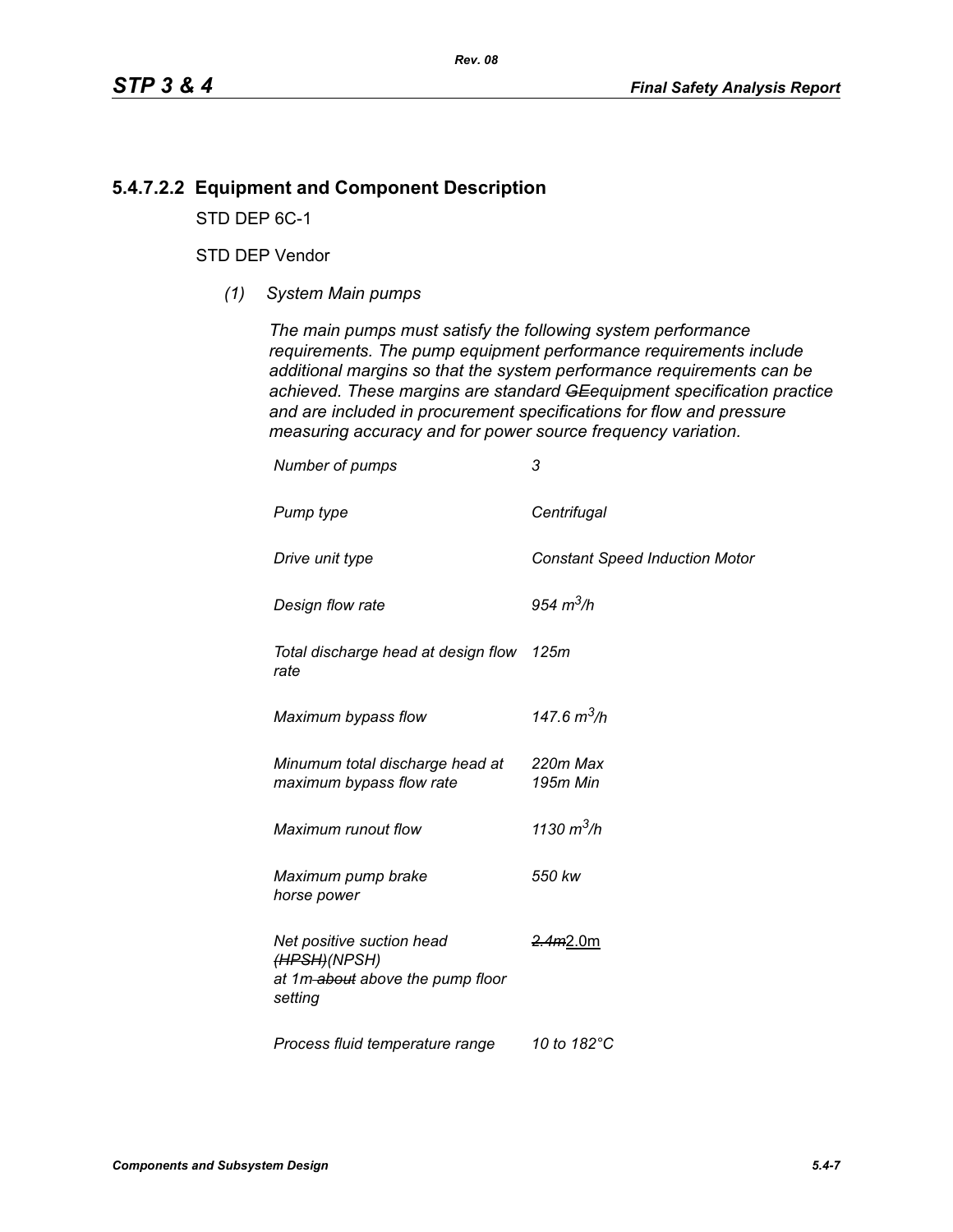## STD DEP 5B-1

*(2) Heat Exchangers*

*(c) Safe Shutdown—The RHR System brings the reactor to a cold shutdown condition of less than 100°C within 36 hours of control rod insertion with two out of the three divisions in operation. The RHR System is manually activated into the shutdown cooling mode below a nominal vessel pressure of 0.93 MPaG.* 

*The RHR heat exchanger capacity is required to be sufficient to meet each of these functional requirements. The limiting function for the RHR heat exchanger capacity is* reactor shutdown. *post-LOCA containment cooling. The heat exchanger capacity, K, is* 4.27 x 10<sup>b</sup> W/°C 370.5kJ/°C-s per heat *exchanger.*

*The performance characteristics of the heat exchangers are shown in Table 5.4-4.*

# **5.4.7.2.6 Manual Action**

STD DEP T1 2.4-1

*(6) Fuel Pool Cooling*

Three*Two of the RHR loops* can *provide supplemental fuel pool cooling during normal refueling activities and any time the fuel pool heat load exceeds the cooling capacity of the fuel pool heat exchangers. For normal refueling activities where the reactor well is flooded and the fuel pool gates are open, water is drawn from the reactor shutdown suction lines, pumped through the RHR heat exchangers and discharged through the reactor well distribution spargers. For 100% core removal, if necessary, water is drawn from the Fuel Pool Cooling (FPC) System skimmer surge tanks, pumped through the RHR heat exchangers and returned to the fuel pool via the FPC System cooling lines. These operations are initiated and shut down by operator action.*

# **5.4.8.2 System Description**

STD DEP 5.4-1

*The total capacity of the system, as shown on the process flow diagram in Figure 5.4- 13, is equivalent to 2% of rated feedwater flow. Each pump, NRHX, and F/D is capable of 50% system capacity operation, with the one RHX capable of 100% system capacity operation.* Each pump and F/D is capable of 100% system capacity operation. Each of two NRHX is capable of 50% system capacity operation, with the one RHX capable of 100% system capacity operation.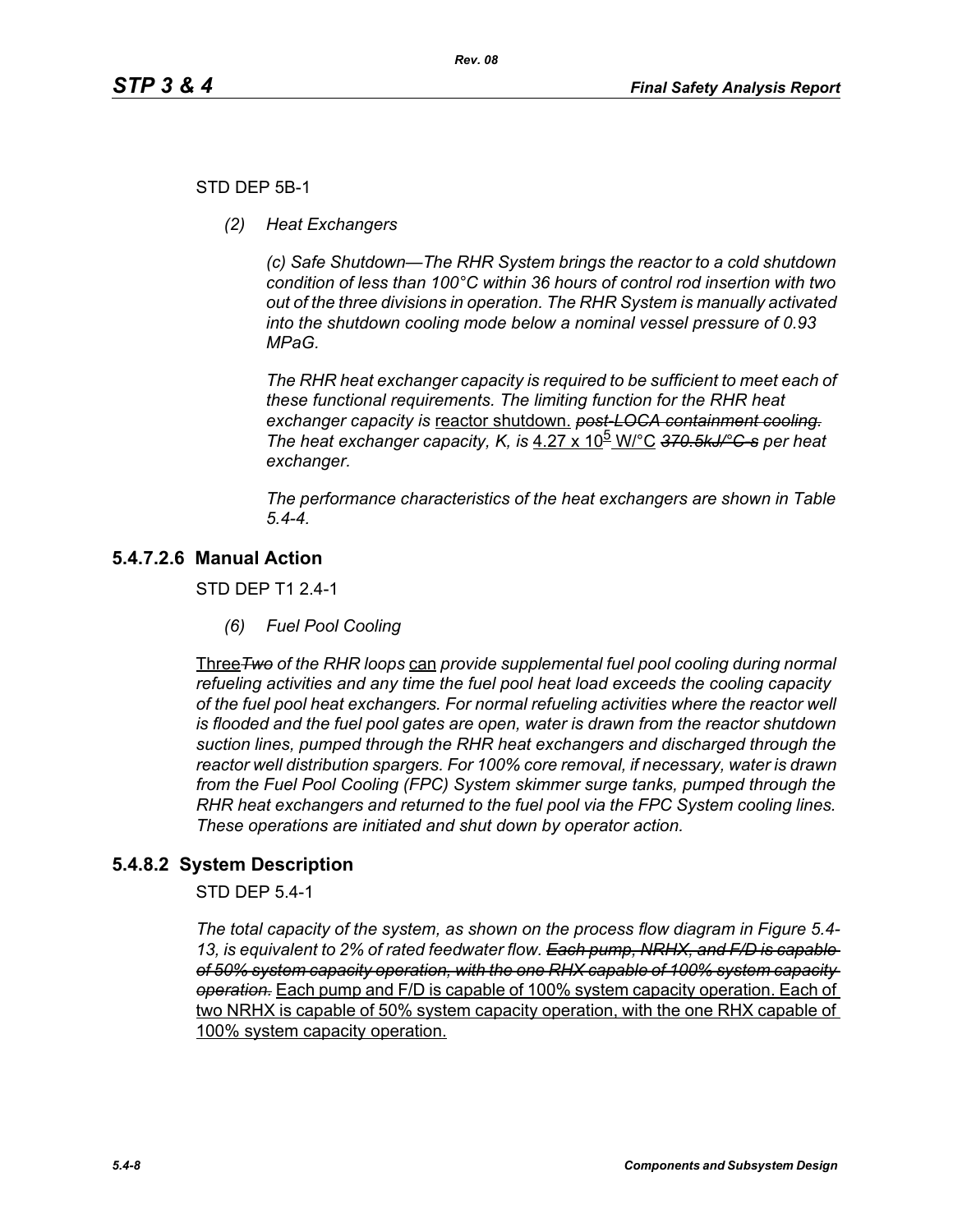# **5.4.15 COL License Information**

# **5.4.15.1 Testing of Main Steam Isolation Valves**

The following site-specific supplement addresses COL License Information Item 5.7.

Testing of the Main Steam Isolation valves under operating conditions will be performed during the Initial Test Program as described in Subsections 14.2.12.2.26 and 14.2.12.2.34. ITAAC 6 from Table 2.1.2, Nuclear Boiler System, will ensure the MSIVs meet their design basis.

# **5.4.15.2 Analysis of Non-Design Basis Loss of AC Coping Capability**

The following site-specific supplements listed in this section address COL License Information Item 5.8.

# **5.4.15.2.1 Analysis to Demonstrate the Facility has 8 Hour Non-Design SBO Capability**

The capability of the RCIC System to operate for 8 hours as discussed in Subsection 5.4.6 and NUREG-1503 will be demonstrated during the Initial Test Program as described in section 14.2.12.1.9. A best estimate analysis will be available for NRC review by the end of preoperational testing demonstrating that the RCIC system can function for 8 hours in an SBO event. This analysis will reflect Class 1E loadings based on expected plant and operator response during this event. Additionally, an evaluation of room temperature response during the transient will ensure that equipment remains within its qualification envelope. Similar evaluations have been satisfactorily performed on other ABWRs. (COM 5.4-1)

# **5.4.15.2.2 Analysis to Demonstrate that the DC Batteries and SRV/ADS Pneumatics have Sufficient Capacity**

A best estimate analysis demonstrating adequate DC battery and pneumatic supply capacity based on the as purchased equipment configuration will be completed and available for NRC review prior to the commencement of the Preoperational Test Program. This analysis will reflect Class 1E bus loadings based on expected plant response during the 8-hour SBO event. Additionally, an evaluation of room temperature response will ensure that the batteries remain within their qualification envelope. Similar evaluations have been satisfactorily performed on other ABWRs. (COM 5.4-2)

# **5.4.15.3 ACIWA Flow Reduction**

The following site-specific supplement addresses COL License Information Item 5.9.

A hydraulic analysis will be performed to determine if a flow reduction device is needed based on the actual flow rate capacities, pressure, and hose size of the diesel driven pump. This analysis will be available for NRC review prior to the commencement of the Preoperational Test Program. (COM 5.4-3)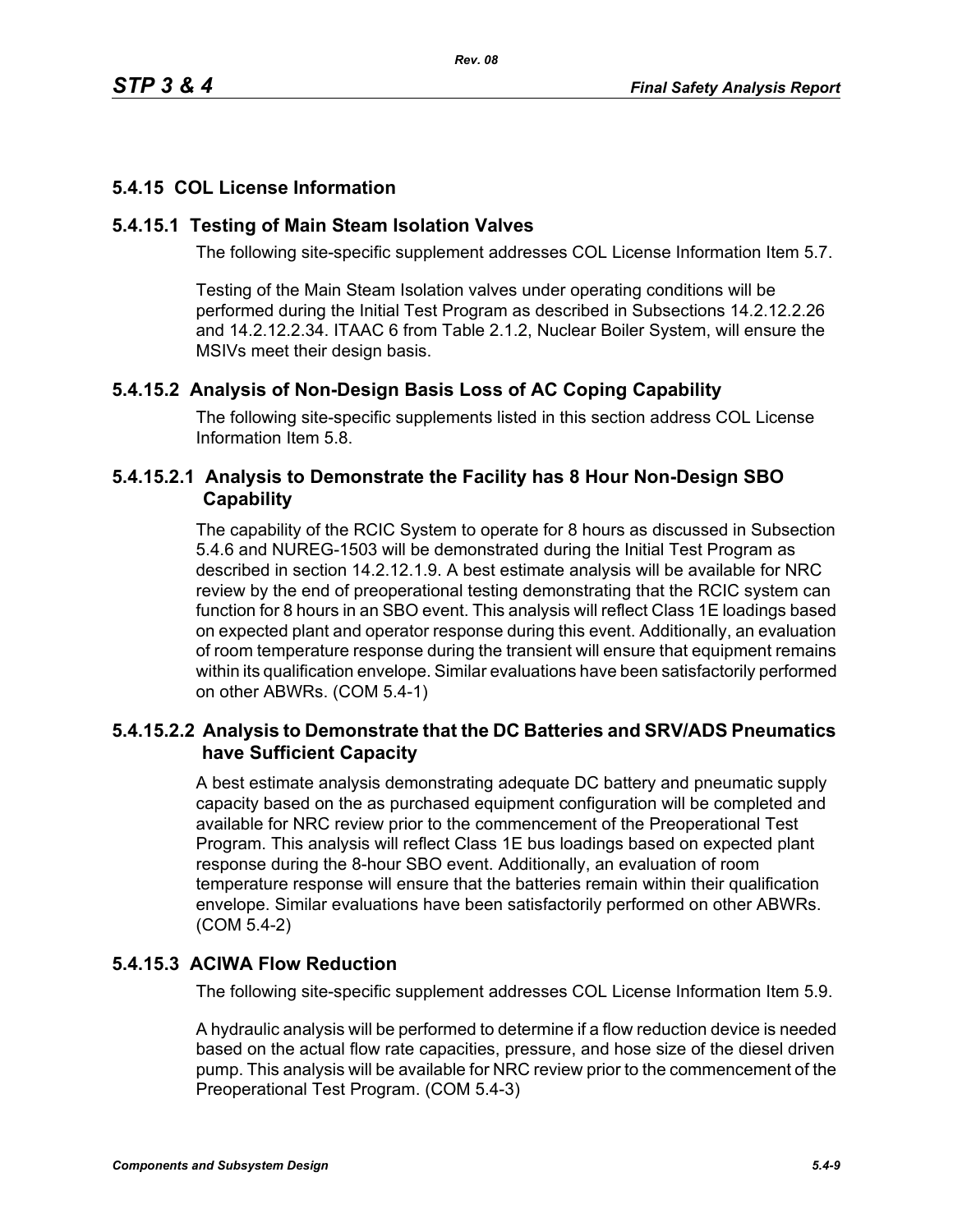# **5.4.15.4 RIP Installation and Verification During Maintenance**

The following site-specific supplement addresses COL License Information Item 5.10.

Procedures address RIP installation and verification for motor bottom cover, as well as visual monitoring of the potential leakage during impeller-shaft and plug removal. A contingency plan assures that core and spent fuel cooling can be provided in the event of loss of coolant during Reactor Internal Pump (RIP) maintenance.

This contingency plan will address the following items:

- **Worst case scenario evaluated**
- **IMPACT ON PERSONAL EXAMPLE 19** Impact on personnel and plant
- Assumptions made in respect to contingency plan
- Response time of plant and personnel in regard to contingency plan
- **Norst case flow rate of drain down of vessel**
- **Number of pumps plant procedures allow to perform concurrent maintenance** activities with the potential to drain the vessel
- Recovery phase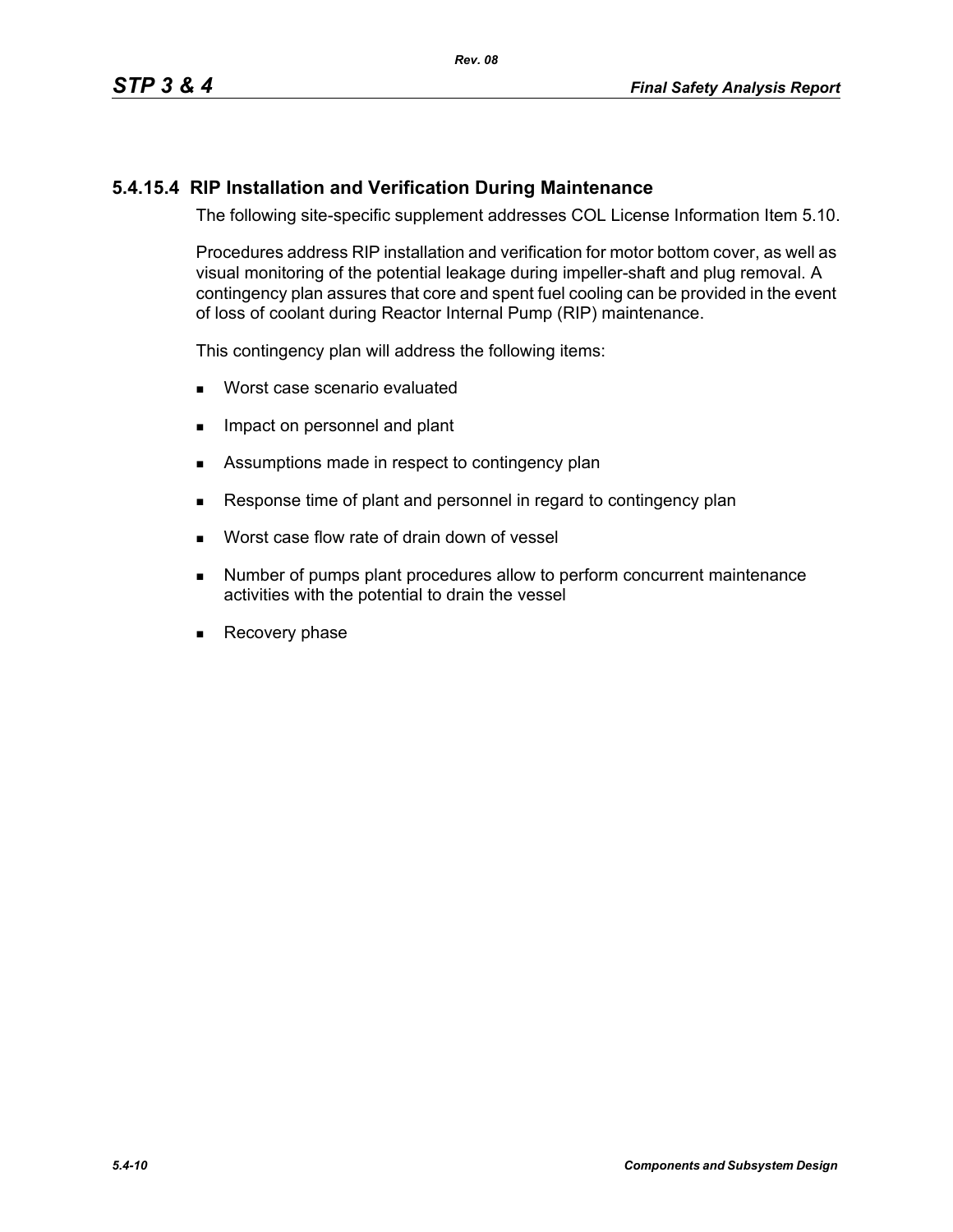|                              | <u>Table 5.4-1a Net Positive Suction Head (NPSH) Available to RCIC Pumps</u>                |                                                                 |                     |  |
|------------------------------|---------------------------------------------------------------------------------------------|-----------------------------------------------------------------|---------------------|--|
| Α                            | Suppression pool is at its minimum depth, El. -3740 mm.                                     |                                                                 |                     |  |
| <u>B.</u>                    | Genterline of pump suctionNPSH Reference level is at El. -7200 mm.*                         |                                                                 |                     |  |
| C.                           | Suppression pool water is at its maximum temperature for the given<br>operating mode, 77°C. |                                                                 |                     |  |
| D.                           | Pressure is atmospheric above the suppression pool.                                         |                                                                 |                     |  |
| Е.                           | Minimum suction strainer area as committed to by Appendix 6C methods.                       |                                                                 |                     |  |
|                              | NPSH available = $H_{ATM}$ + H <sub>S</sub> - H <sub>VAP</sub> - H <sub>F</sub>             |                                                                 |                     |  |
|                              | where:                                                                                      |                                                                 |                     |  |
|                              | $H_{ATM}$                                                                                   | $=$                                                             | Atmospheric head    |  |
|                              | $H_{\rm S}$                                                                                 | $=$                                                             | <b>Static head</b>  |  |
|                              | $H_{VAP}$                                                                                   | $=$                                                             | Vapor pressure head |  |
|                              | Maximum frictional head including strainer<br>$H_F$<br>$=$                                  |                                                                 |                     |  |
|                              |                                                                                             | Minimum Expected NPSH<br>RCIC pump flow is 182m <sup>3</sup> /h |                     |  |
|                              | The maximum suppression pool temperature is 77°C.                                           |                                                                 |                     |  |
|                              | 10.62m<br>$H_{ATM}$<br>Ξ                                                                    |                                                                 |                     |  |
|                              | 3.46m<br>$H_{\rm S}$<br>Ξ                                                                   |                                                                 |                     |  |
| 4.33m4.39m<br>$H_{VAP}$<br>Ξ |                                                                                             |                                                                 |                     |  |
| 2.10m<br>$H_F$<br>$\equiv$   |                                                                                             |                                                                 |                     |  |
|                              | NPSH available = $40.2610.62 + 3.46 - 4.39 - 4.33 - 2.10 = 7.65m = 7.59m$                   |                                                                 |                     |  |
|                              | NPSH required = $7.3m$ 7.0 m                                                                |                                                                 |                     |  |
|                              | $Margin^* = 0.35m0.59m = NPSHavailable - NPSHrequired$                                      |                                                                 |                     |  |
|                              |                                                                                             |                                                                 |                     |  |
|                              | *NPSH Reference Pointlevel is 1m above the pump floor level                                 |                                                                 |                     |  |
|                              | ** The final system design will meet the required NPSH with adequate margin.                |                                                                 |                     |  |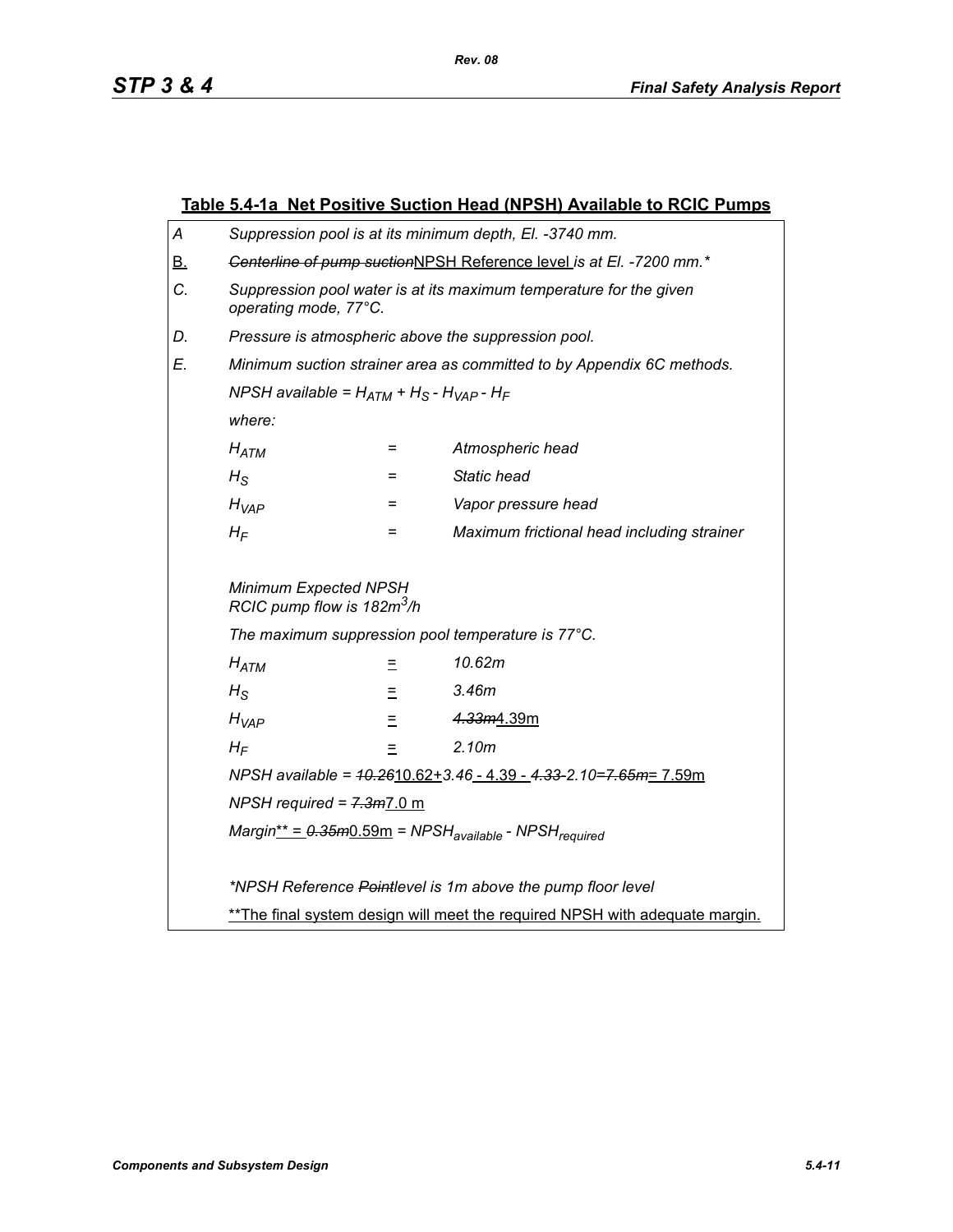| Table 5.4-2 Design Parameters for RCIC System Components |                                                                                    |  |  |  |  |
|----------------------------------------------------------|------------------------------------------------------------------------------------|--|--|--|--|
| (1) RCIC Pump Operation (C001)                           |                                                                                    |  |  |  |  |
| Flow rate                                                | Injection flow - 182 $m^3/h$                                                       |  |  |  |  |
|                                                          | Cooling water flow - 4 to 6 $m^3/h$                                                |  |  |  |  |
|                                                          | Total pump discharge - 188 m <sup>3</sup> /h<br>(includes no margin for pump wear) |  |  |  |  |
| Water temperature range                                  | 10°to 60°C, continuous duty<br>40°to 77°C, short duty                              |  |  |  |  |
| <b>NPSH</b>                                              | 7.0m <del>7.3m-</del> minimum                                                      |  |  |  |  |
| Developed head                                           | 900m at 8.22 MPaA reactor pressure                                                 |  |  |  |  |
|                                                          | 186 m at 1.14 MPaA reactor pressure                                                |  |  |  |  |
| Maximum pump                                             | 675 kW at 900m developed head<br>125 kW at 186m developed head                     |  |  |  |  |
| Design pressure                                          | 11.77 MPaG                                                                         |  |  |  |  |
| <del>(3) RCIC leakoff orifices (D017, D018)</del>        | Sized for 3.2 mm diameter minimu<br><u>4.8 mm diameter maximum</u>                 |  |  |  |  |
| (3) Flow element (FE007)                                 |                                                                                    |  |  |  |  |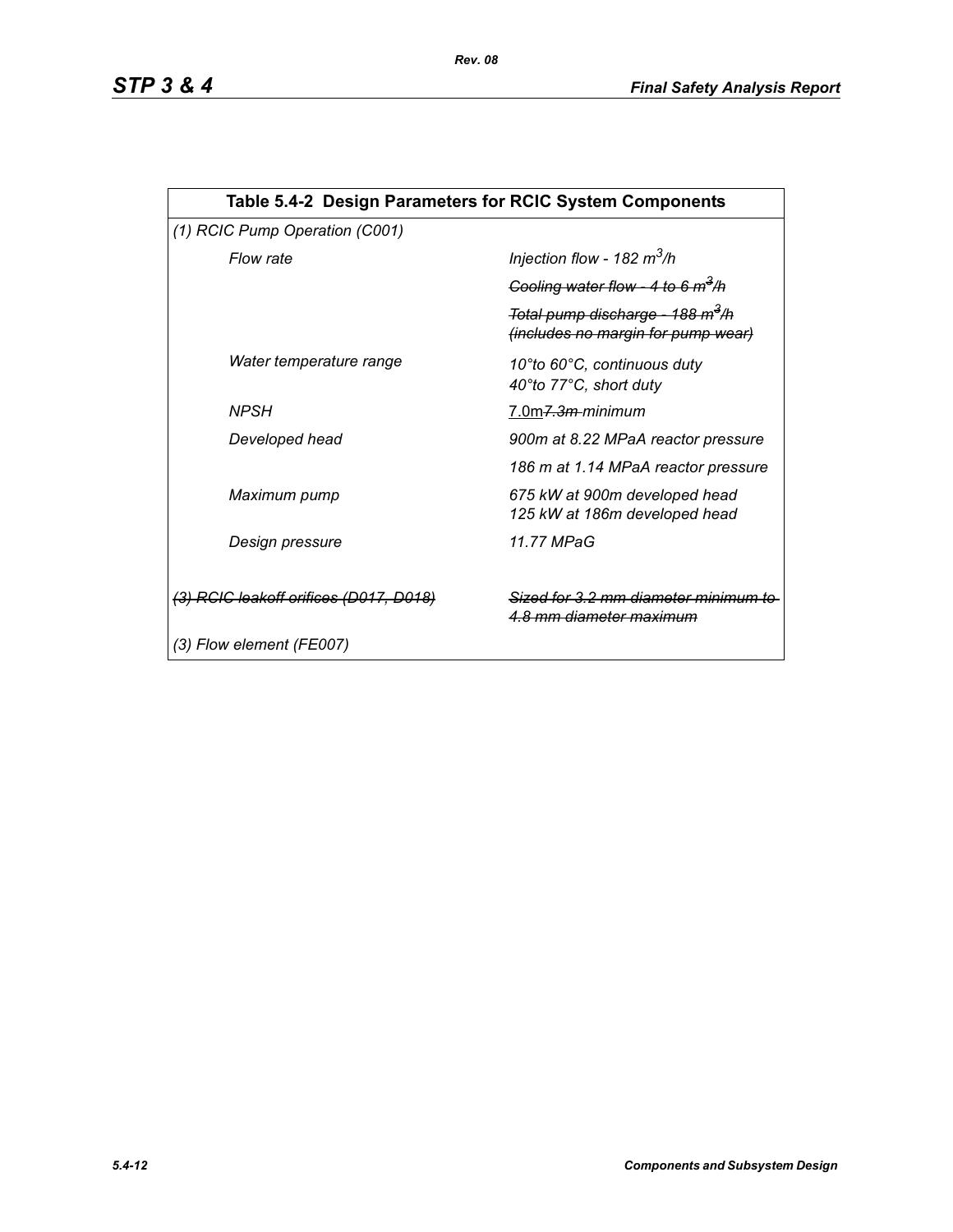| Table 5.4-2 Design Parameters for RCIC System Components (Continued)                                                                                                                                                                     |                                                                                                                                                                        |  |  |  |
|------------------------------------------------------------------------------------------------------------------------------------------------------------------------------------------------------------------------------------------|------------------------------------------------------------------------------------------------------------------------------------------------------------------------|--|--|--|
| (4) Valve Operation Requirements                                                                                                                                                                                                         |                                                                                                                                                                        |  |  |  |
| Cooling water pressure control valve<br>(F013)                                                                                                                                                                                           | Self-contained downstream sensing<br>control valve capable of maintaining<br>constant downstream pressure of 0.52<br>MPa                                               |  |  |  |
| Cooling water relief valve (F030)                                                                                                                                                                                                        | Sized to prevent overpressuring piping.<br>valves, and equipment in the coolant-<br>loop in the event of failure of pressure<br>control valve F013                     |  |  |  |
| Barometric condenser condensate<br>drain Line isolation valves (F031 &<br>F032)                                                                                                                                                          | These valves operate only when RCIC<br>System is shutdown, allowing drainage<br>to CUW System and they must operate<br>against a differential pressure of 0.52-<br>MPa |  |  |  |
| Cooling loop shutoff valve (F012)                                                                                                                                                                                                        | This valve allows water to be passed<br>through the auxiliary equipment coolant-<br>loop and must operate against a<br>differential pressure of 9.65 MPa               |  |  |  |
| Steam supply bypass valve (F045)                                                                                                                                                                                                         | Open and/or close against full<br>differential of 8.12 MPa within 5<br>seconds                                                                                         |  |  |  |
| Vacuum pump discharge isolation<br>valve (F047)                                                                                                                                                                                          | Open and/or close against 0.314 MPa<br>differential pressure at a temperature of<br>$170^\circ G$                                                                      |  |  |  |
| Vacuum pump discharge check valve<br>(F046)                                                                                                                                                                                              | Located at the highest point in the line.                                                                                                                              |  |  |  |
| (10) Suction Strainer Sizing                                                                                                                                                                                                             |                                                                                                                                                                        |  |  |  |
| The suppression pool suction shall be sized so that:                                                                                                                                                                                     |                                                                                                                                                                        |  |  |  |
| (a) Pump NPSH requirements are satisfied when strainer is 50% plugged<br>blocked in accordance with RG 1.82 analysis methods; and particles over 2.4<br>mm diameter are restrained from passage into the pump and feedwater-<br>sparger. |                                                                                                                                                                        |  |  |  |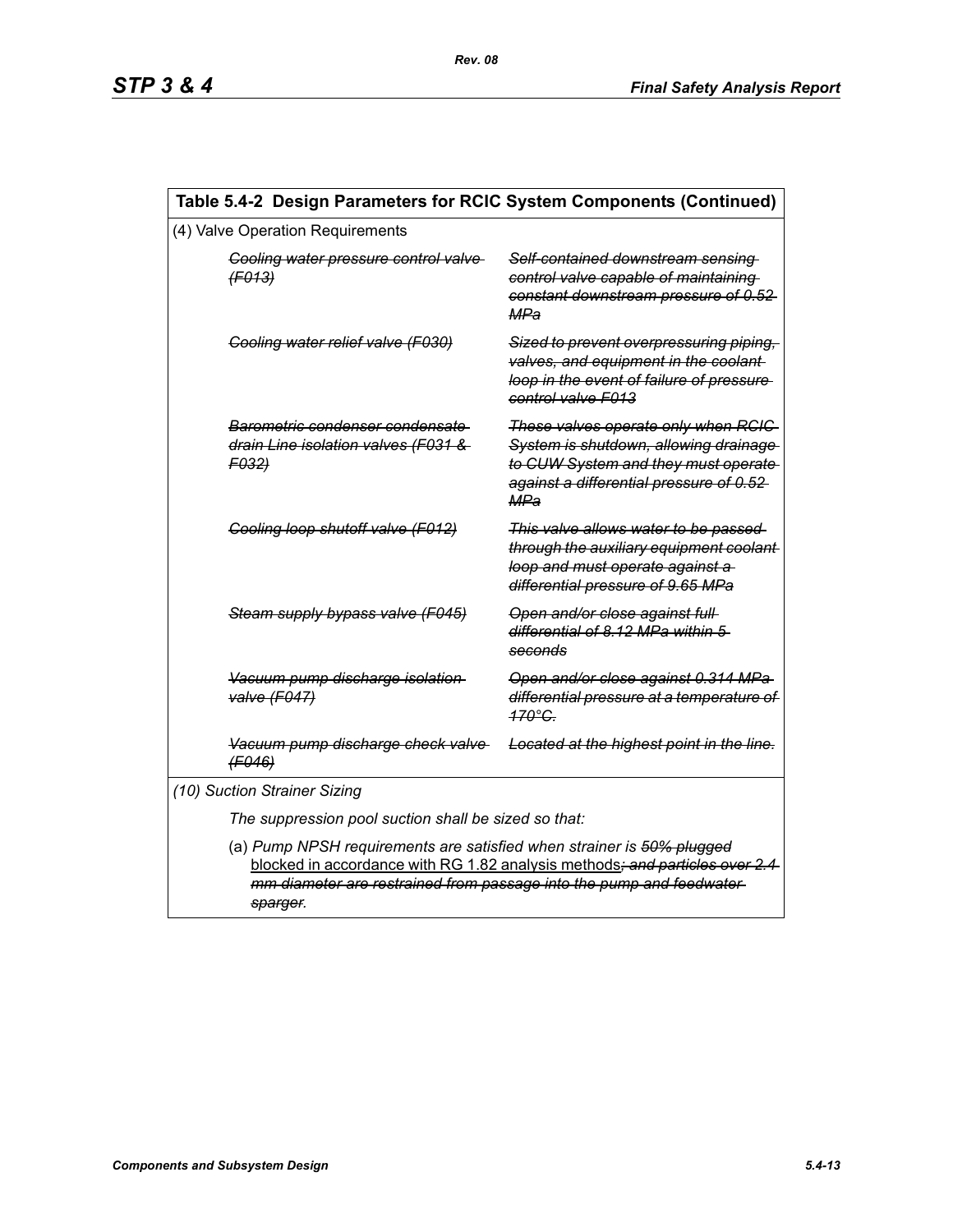| Valve                                                                                                                                                                                                                                                                                                                                           | Valve                                              | <b>Normal</b>   | <b>Automatic Logic or Permissives</b> |                         |                                                                                                                                       |
|-------------------------------------------------------------------------------------------------------------------------------------------------------------------------------------------------------------------------------------------------------------------------------------------------------------------------------------------------|----------------------------------------------------|-----------------|---------------------------------------|-------------------------|---------------------------------------------------------------------------------------------------------------------------------------|
| <b>Number</b>                                                                                                                                                                                                                                                                                                                                   | <b>Function</b>                                    | <b>Position</b> | <b>Condition</b>                      | <b>Automatic Action</b> |                                                                                                                                       |
| F017 B,C                                                                                                                                                                                                                                                                                                                                        | <b>Drywell Spray</b><br>Valves                     | Closed          | Note D <sub>D</sub>                   | Close                   | Permissive: To open requires<br>high drywell pressure and<br>F005 fully closed, or to open<br>for test requires F018 fully<br>closed. |
| F018 B,C                                                                                                                                                                                                                                                                                                                                        | <b>Drywell Spray</b><br><b>Isolation</b><br>Valves | Closed          | Note $H \underline{H}$                | Close                   | Permissive: To open requires<br>high drywell pressure and<br>F005 fully closed, or to open<br>fully requires F017 fully closed.       |
| F019 B,C                                                                                                                                                                                                                                                                                                                                        | <b>Wetwell Spray</b><br>Isolation<br>Valves        | Closed          | Note A A                              | Close                   | Permissive: To open requires<br>F012 fully closed and either the<br>absence of LOCA or F005 fully<br>closed.                          |
| C <sub>0</sub> 02                                                                                                                                                                                                                                                                                                                               | N/A                                                | <b>Run</b>      | Note A A                              | Stop                    |                                                                                                                                       |
| <b>NOTES:</b><br>C. Pump is running Pump discharge pressure high and low loop flow signal<br>High suppression pool temperature. (when activated by suppression pool cooling mode)<br>G.<br>H. LOCA condition as indicated by a not-fully-closed injection valve F005.LOCA condition as indicated<br>by a not fully closed injection valve F005. |                                                    |                 |                                       |                         |                                                                                                                                       |

*Rev. 08*

J. *High loop flow signal.*

# **Table 5.4-4 RHR Heat Exchanger Design and Performance Data**

| <b>Design Point Function</b> | <b>Post-LOCA Containment Reactor Shutdown</b> |
|------------------------------|-----------------------------------------------|
|                              |                                               |

# **Table 5.4-5 Component and Subsystem Relief Valves**

|                |                      |               | <b>Relief</b>   | <b>Relief</b> |
|----------------|----------------------|---------------|-----------------|---------------|
|                |                      | <b>Relief</b> | <b>Pressure</b> | <b>Flow</b>   |
| <b>MPL No.</b> | <b>Service</b>       | Route         | (MPaG)          | $(m^3/h)$     |
| E11-F028A-C    | <b>Reactor Water</b> | Α             | 3.443.43        |               |
| E11-F051A-C    | <b>Reactor Water</b> | А             | 3.443.43        |               |

I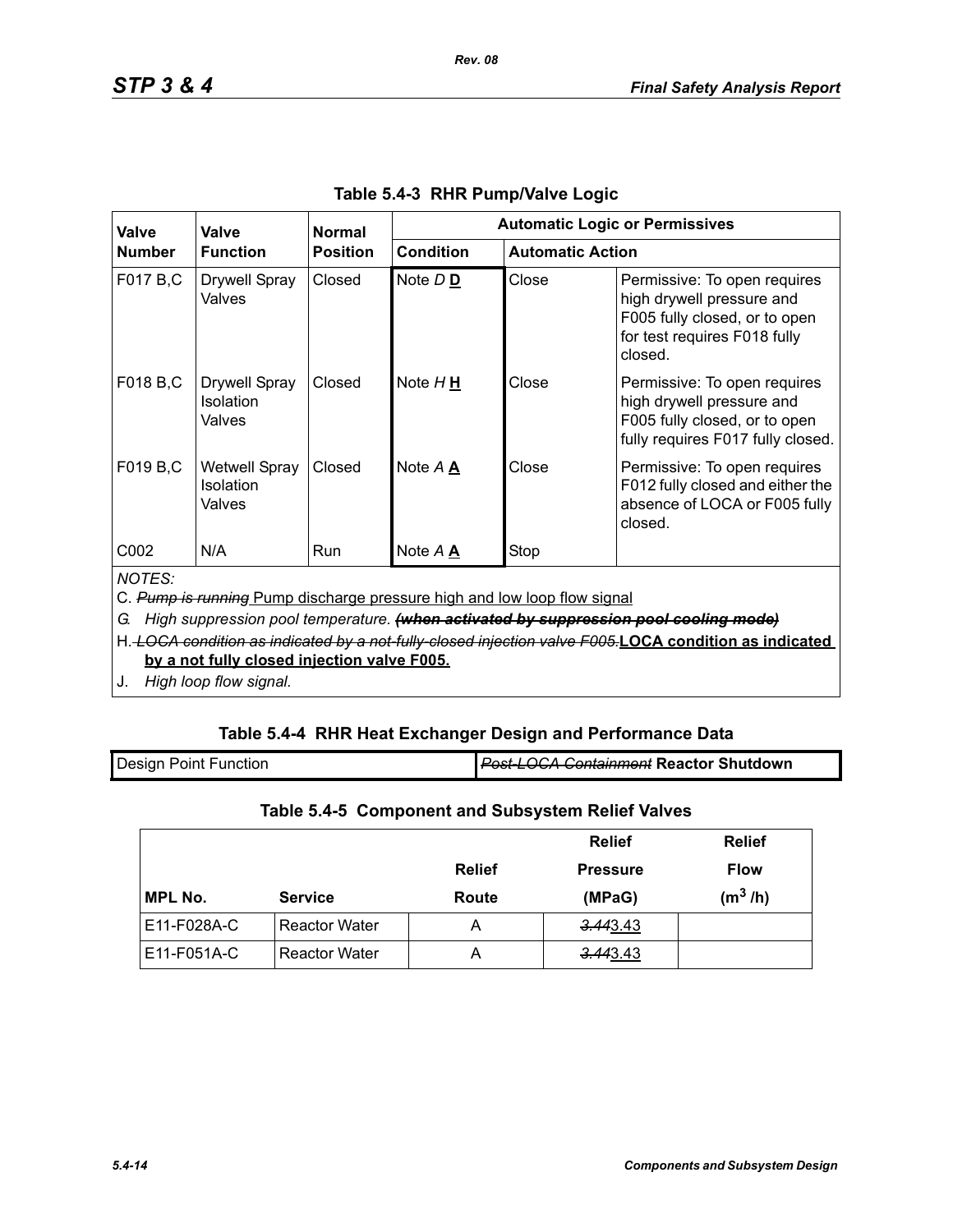| System Flow Rate (kg/h)<br>152,500<br>Vertical Sealless centrifugal pump<br><b>Type</b><br>2 (One Pump is required running at 100% capacity)<br>Number Required<br>50 100<br>Capacity (% of CUW System flow each)<br>Design Temperature (°C)<br>66<br><b>40.20 10.65</b><br>Design pressure (MPaG)<br>160 182<br>Discharge head at shutoff (m)<br><b>Heat Exchangers</b><br>Regenerative<br>Nonregenerative<br>Number Required<br>2 (2 shells per unit)<br>1 (3 shells per unit)<br>100<br>50<br>Capacity (% CUW System flow each)<br>10.20 10.65<br>1.37<br>Shell design pressure (MPaG)<br>302<br>Shell design temperature (°C)<br>85<br>8.83<br>8.83<br>Tube design pressure (MPaG)<br>302<br>302<br>Tube design temperature (°C)<br>Horizontal U-tube<br>Horizontal U-tube<br><b>Type</b><br>$\frac{1.15 \times 10^8}{1.15 \times 10^8}$<br>$2.01x 107 2.01x107$<br>Exchange Capacity (kJ/h) (per unit)<br><b>Filter-Demineralizers</b><br><b>Type</b><br>pressure precoat<br>2 (One F/D train is required running at 100%<br><b>Number Required</b><br>capacity)<br>50 100<br>Capacity (% of CUW System flow each)<br>76,250 152,500<br>Flow rate per unit (kg/h)<br>Design Temperature (°C)<br>66<br>10.20 10.65<br>Design pressure (MPaG)<br>$2.5 - 5.0$<br>Linear velocity (m/h)<br>Differential Pressures (MPa)<br>Clean<br>0.034<br>Annunciate<br>0.17<br>Backwash<br>0.21<br><b>Containment Isolation Valves</b><br>$30$<br>Closing time (s)<br>Maximum differential pressure (MPa)<br>8.62 | <b>Pumps</b> |  |  |  |
|--------------------------------------------------------------------------------------------------------------------------------------------------------------------------------------------------------------------------------------------------------------------------------------------------------------------------------------------------------------------------------------------------------------------------------------------------------------------------------------------------------------------------------------------------------------------------------------------------------------------------------------------------------------------------------------------------------------------------------------------------------------------------------------------------------------------------------------------------------------------------------------------------------------------------------------------------------------------------------------------------------------------------------------------------------------------------------------------------------------------------------------------------------------------------------------------------------------------------------------------------------------------------------------------------------------------------------------------------------------------------------------------------------------------------------------------------------------------------------------------------------|--------------|--|--|--|
|                                                                                                                                                                                                                                                                                                                                                                                                                                                                                                                                                                                                                                                                                                                                                                                                                                                                                                                                                                                                                                                                                                                                                                                                                                                                                                                                                                                                                                                                                                        |              |  |  |  |
|                                                                                                                                                                                                                                                                                                                                                                                                                                                                                                                                                                                                                                                                                                                                                                                                                                                                                                                                                                                                                                                                                                                                                                                                                                                                                                                                                                                                                                                                                                        |              |  |  |  |
|                                                                                                                                                                                                                                                                                                                                                                                                                                                                                                                                                                                                                                                                                                                                                                                                                                                                                                                                                                                                                                                                                                                                                                                                                                                                                                                                                                                                                                                                                                        |              |  |  |  |
|                                                                                                                                                                                                                                                                                                                                                                                                                                                                                                                                                                                                                                                                                                                                                                                                                                                                                                                                                                                                                                                                                                                                                                                                                                                                                                                                                                                                                                                                                                        |              |  |  |  |
|                                                                                                                                                                                                                                                                                                                                                                                                                                                                                                                                                                                                                                                                                                                                                                                                                                                                                                                                                                                                                                                                                                                                                                                                                                                                                                                                                                                                                                                                                                        |              |  |  |  |
|                                                                                                                                                                                                                                                                                                                                                                                                                                                                                                                                                                                                                                                                                                                                                                                                                                                                                                                                                                                                                                                                                                                                                                                                                                                                                                                                                                                                                                                                                                        |              |  |  |  |
|                                                                                                                                                                                                                                                                                                                                                                                                                                                                                                                                                                                                                                                                                                                                                                                                                                                                                                                                                                                                                                                                                                                                                                                                                                                                                                                                                                                                                                                                                                        |              |  |  |  |
|                                                                                                                                                                                                                                                                                                                                                                                                                                                                                                                                                                                                                                                                                                                                                                                                                                                                                                                                                                                                                                                                                                                                                                                                                                                                                                                                                                                                                                                                                                        |              |  |  |  |
|                                                                                                                                                                                                                                                                                                                                                                                                                                                                                                                                                                                                                                                                                                                                                                                                                                                                                                                                                                                                                                                                                                                                                                                                                                                                                                                                                                                                                                                                                                        |              |  |  |  |
|                                                                                                                                                                                                                                                                                                                                                                                                                                                                                                                                                                                                                                                                                                                                                                                                                                                                                                                                                                                                                                                                                                                                                                                                                                                                                                                                                                                                                                                                                                        |              |  |  |  |
|                                                                                                                                                                                                                                                                                                                                                                                                                                                                                                                                                                                                                                                                                                                                                                                                                                                                                                                                                                                                                                                                                                                                                                                                                                                                                                                                                                                                                                                                                                        |              |  |  |  |
|                                                                                                                                                                                                                                                                                                                                                                                                                                                                                                                                                                                                                                                                                                                                                                                                                                                                                                                                                                                                                                                                                                                                                                                                                                                                                                                                                                                                                                                                                                        |              |  |  |  |
|                                                                                                                                                                                                                                                                                                                                                                                                                                                                                                                                                                                                                                                                                                                                                                                                                                                                                                                                                                                                                                                                                                                                                                                                                                                                                                                                                                                                                                                                                                        |              |  |  |  |
|                                                                                                                                                                                                                                                                                                                                                                                                                                                                                                                                                                                                                                                                                                                                                                                                                                                                                                                                                                                                                                                                                                                                                                                                                                                                                                                                                                                                                                                                                                        |              |  |  |  |
|                                                                                                                                                                                                                                                                                                                                                                                                                                                                                                                                                                                                                                                                                                                                                                                                                                                                                                                                                                                                                                                                                                                                                                                                                                                                                                                                                                                                                                                                                                        |              |  |  |  |
|                                                                                                                                                                                                                                                                                                                                                                                                                                                                                                                                                                                                                                                                                                                                                                                                                                                                                                                                                                                                                                                                                                                                                                                                                                                                                                                                                                                                                                                                                                        |              |  |  |  |
|                                                                                                                                                                                                                                                                                                                                                                                                                                                                                                                                                                                                                                                                                                                                                                                                                                                                                                                                                                                                                                                                                                                                                                                                                                                                                                                                                                                                                                                                                                        |              |  |  |  |
|                                                                                                                                                                                                                                                                                                                                                                                                                                                                                                                                                                                                                                                                                                                                                                                                                                                                                                                                                                                                                                                                                                                                                                                                                                                                                                                                                                                                                                                                                                        |              |  |  |  |
|                                                                                                                                                                                                                                                                                                                                                                                                                                                                                                                                                                                                                                                                                                                                                                                                                                                                                                                                                                                                                                                                                                                                                                                                                                                                                                                                                                                                                                                                                                        |              |  |  |  |
|                                                                                                                                                                                                                                                                                                                                                                                                                                                                                                                                                                                                                                                                                                                                                                                                                                                                                                                                                                                                                                                                                                                                                                                                                                                                                                                                                                                                                                                                                                        |              |  |  |  |
|                                                                                                                                                                                                                                                                                                                                                                                                                                                                                                                                                                                                                                                                                                                                                                                                                                                                                                                                                                                                                                                                                                                                                                                                                                                                                                                                                                                                                                                                                                        |              |  |  |  |
|                                                                                                                                                                                                                                                                                                                                                                                                                                                                                                                                                                                                                                                                                                                                                                                                                                                                                                                                                                                                                                                                                                                                                                                                                                                                                                                                                                                                                                                                                                        |              |  |  |  |
|                                                                                                                                                                                                                                                                                                                                                                                                                                                                                                                                                                                                                                                                                                                                                                                                                                                                                                                                                                                                                                                                                                                                                                                                                                                                                                                                                                                                                                                                                                        |              |  |  |  |
|                                                                                                                                                                                                                                                                                                                                                                                                                                                                                                                                                                                                                                                                                                                                                                                                                                                                                                                                                                                                                                                                                                                                                                                                                                                                                                                                                                                                                                                                                                        |              |  |  |  |
|                                                                                                                                                                                                                                                                                                                                                                                                                                                                                                                                                                                                                                                                                                                                                                                                                                                                                                                                                                                                                                                                                                                                                                                                                                                                                                                                                                                                                                                                                                        |              |  |  |  |
|                                                                                                                                                                                                                                                                                                                                                                                                                                                                                                                                                                                                                                                                                                                                                                                                                                                                                                                                                                                                                                                                                                                                                                                                                                                                                                                                                                                                                                                                                                        |              |  |  |  |
|                                                                                                                                                                                                                                                                                                                                                                                                                                                                                                                                                                                                                                                                                                                                                                                                                                                                                                                                                                                                                                                                                                                                                                                                                                                                                                                                                                                                                                                                                                        |              |  |  |  |
|                                                                                                                                                                                                                                                                                                                                                                                                                                                                                                                                                                                                                                                                                                                                                                                                                                                                                                                                                                                                                                                                                                                                                                                                                                                                                                                                                                                                                                                                                                        |              |  |  |  |
|                                                                                                                                                                                                                                                                                                                                                                                                                                                                                                                                                                                                                                                                                                                                                                                                                                                                                                                                                                                                                                                                                                                                                                                                                                                                                                                                                                                                                                                                                                        |              |  |  |  |
|                                                                                                                                                                                                                                                                                                                                                                                                                                                                                                                                                                                                                                                                                                                                                                                                                                                                                                                                                                                                                                                                                                                                                                                                                                                                                                                                                                                                                                                                                                        |              |  |  |  |
|                                                                                                                                                                                                                                                                                                                                                                                                                                                                                                                                                                                                                                                                                                                                                                                                                                                                                                                                                                                                                                                                                                                                                                                                                                                                                                                                                                                                                                                                                                        |              |  |  |  |

# **Table 5.4-6 Reactor Water Cleanup System Equipment Design Data**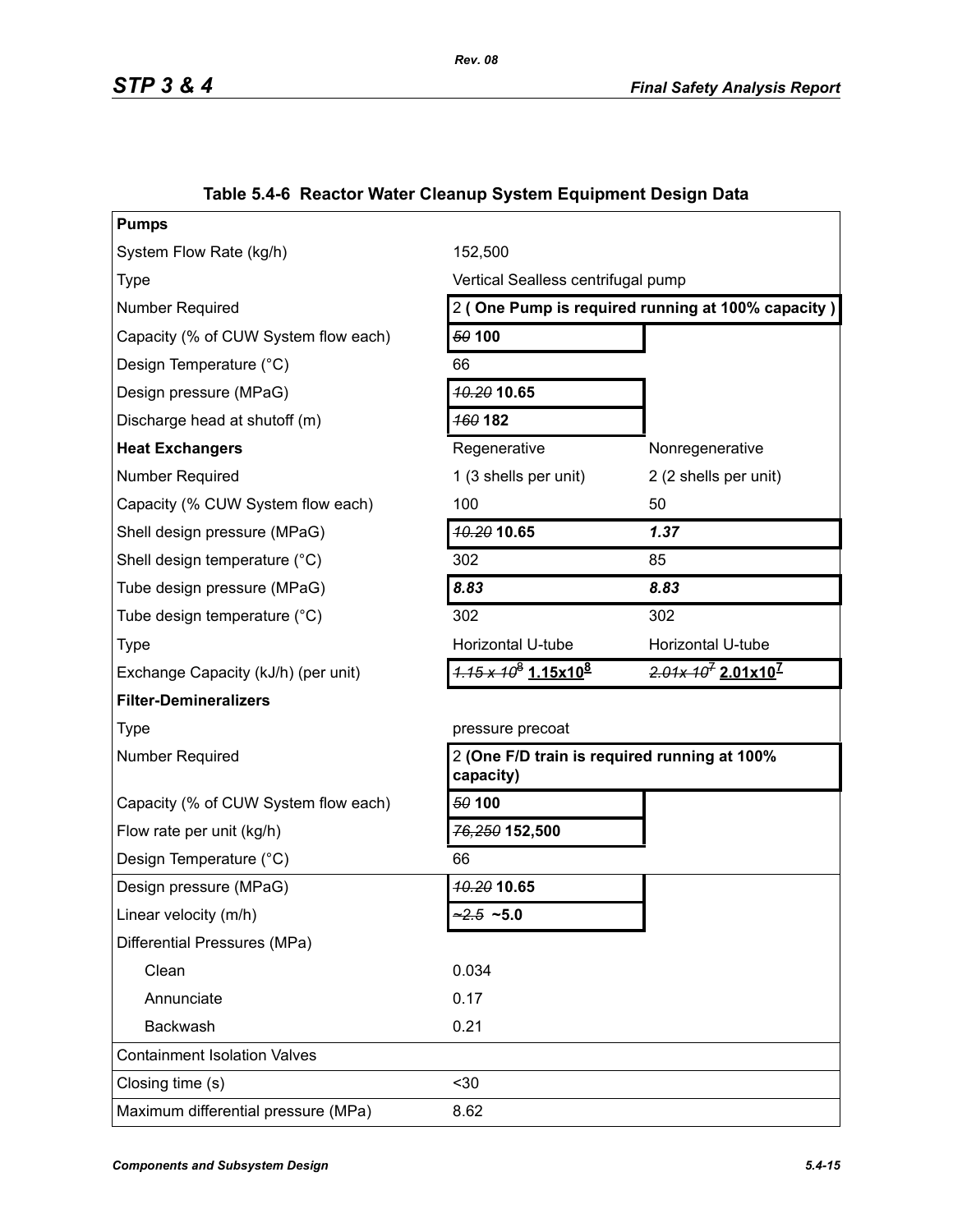

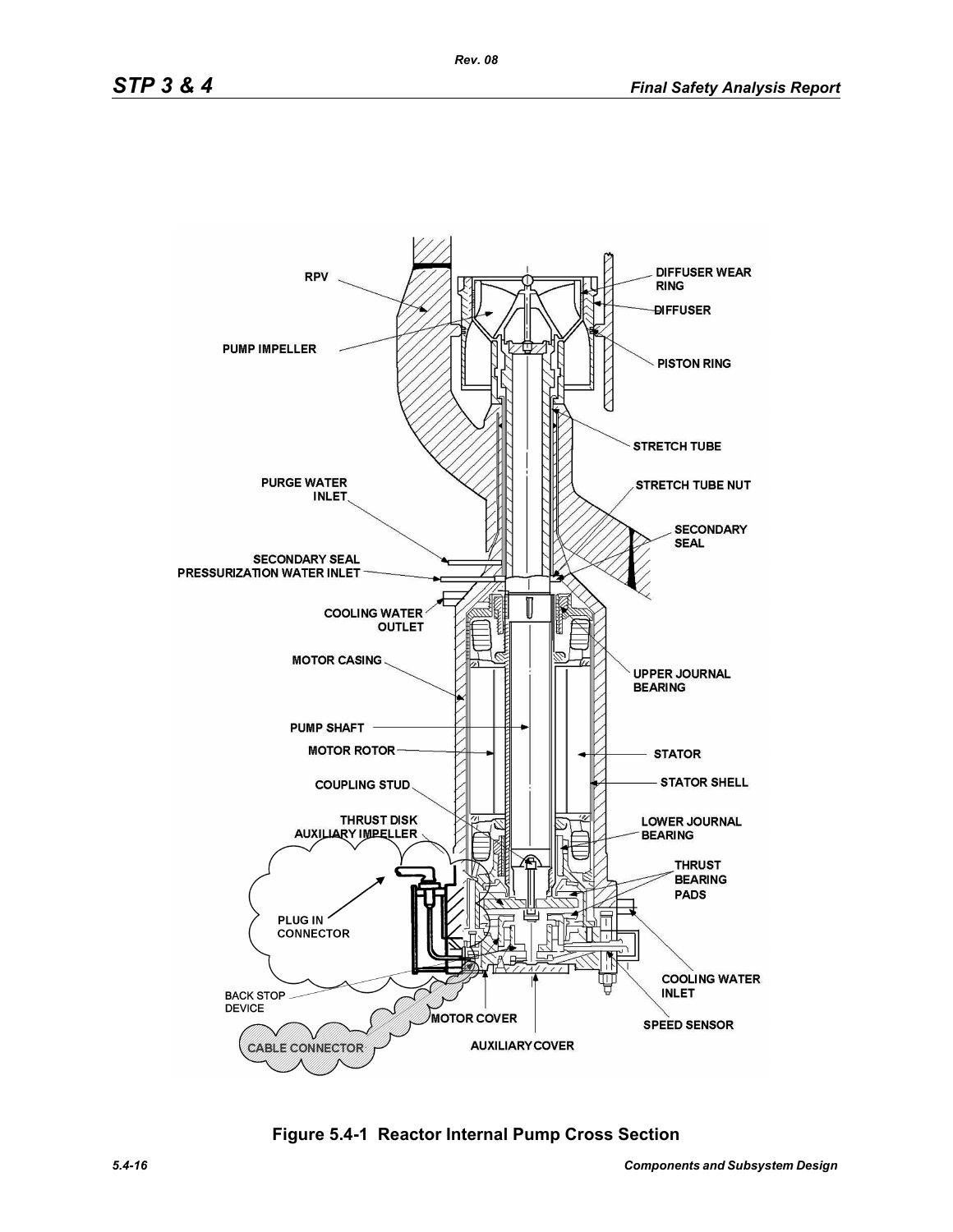## **Figures located in Chapter 21:**

### **Figure 5.4-4 Reactor Recirculation System P&ID**

STD DEP 5.4-4

The Recirculation Motor Heat Exchanger (RMHX) shell, tube sheet and water box material is carbon steel or stainless steel. Material description of connection points between RMHX shell, tube sheet and water box are deleted to permit both of these materials.

### **Figure 5.4-8 Reactor Core Isolation Cooling System P & ID (Sheet 1, 2, and 3)**

STD DEP T1 2.4-3

Replacement of separate pump and turbine assembly with an integrated turbine-pump monoblock device is incorporated in these figures in Chapter 21.

### **Figure 5.4-9 Reactor Core Isolation Cooling System PFD (Sheet 1 & 2)**

#### STD DEP T1 2.4-3

Replacement of separate pump and turbine assembly requires changes to process conditions for support subsystems.

STD DEP 6C-1

Reduced minimum NPSH available is incorporated in this figure (Sheet 2) in Chapter 21.

STD DEP T1 2.4-4

50% suction strainer blockage is changed to blockage in accordance with RG 1.82 Rev. 3

## **Figure 5.4-10 Residual Heat Removal System P&ID (Sheet 1, 4 and 6)**

STD DEP T1 2.14-1

Removal of the Hydrogen Recombiners

## **Figure 5.4-11 Residual Heat Removal PFD (Sheet 1)**

STD DEP 2.4-1, STD DEP 5B-1 and STD DEP 6C-1

The capability to use RHR division A in the Fuel Pool Cooling Assist Mode, increase Heat Exchanger K Valve, and reduced minimum NPSH available are incorporated in this figure in Chapter 21.